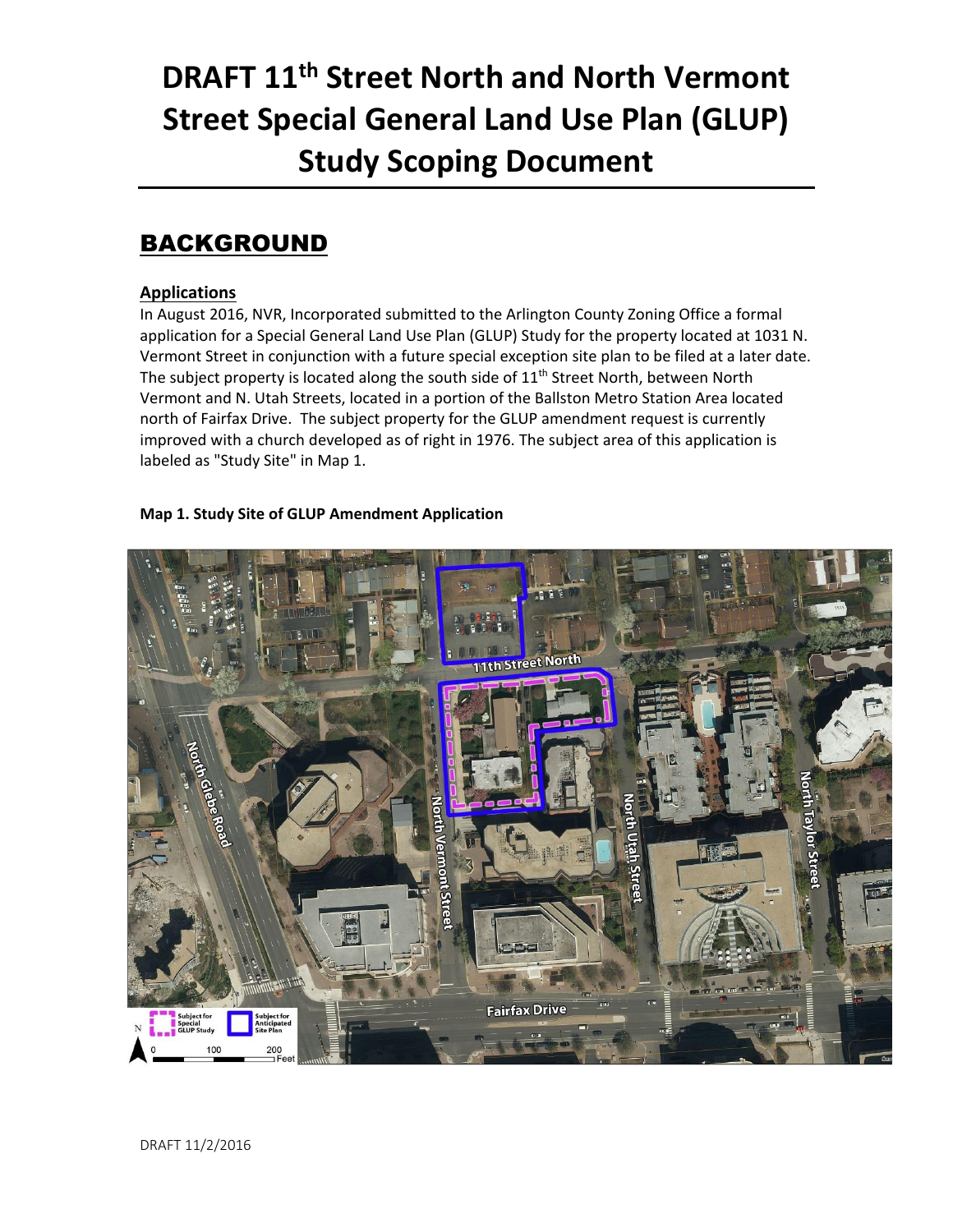|                         | <b>NVR, Incorporated Site</b>                                                  |  |  |  |
|-------------------------|--------------------------------------------------------------------------------|--|--|--|
| <b>Property Address</b> | 1031 North Vermont Street                                                      |  |  |  |
| RPC#s                   | 14-017-005, -006, -018,                                                        |  |  |  |
| <b>Site Area</b>        | 35,669 square feet (0.82 acres)                                                |  |  |  |
| <b>Current GLUP</b>     | "Low-Medium" Residential (16-36 units per acre)                                |  |  |  |
| <b>Designation</b>      |                                                                                |  |  |  |
| <b>Proposed GLUP</b>    | "High-Medium" Residential Mixed-Use (Up to 3.24 F.A.R., including associated   |  |  |  |
| <b>Designation</b>      | office and retail activities)                                                  |  |  |  |
| <b>Current Zoning</b>   | "R-5" One-Family and Restricted Two-Family Dwelling District                   |  |  |  |
| <b>Proposed Zoning</b>  | "R-C" Multiple-family Dwelling and Commercial District                         |  |  |  |
| Conceptual              | A multi-family residential project (spanning multiple properties across $11th$ |  |  |  |
| <b>Development</b>      | Street North) comprising a 7 story tower on the southernmost portion of the    |  |  |  |
| Program                 | site, with four story townhomes flanking each side of 11 <sup>th</sup> Street. |  |  |  |

**Table 1. GLUP Amendment Application Subject Site Characteristics** 

### STUDY OBJECTIVE

The main objective of the study is to determine whether the County Board should consider advertising amendments to the GLUP for this property. To address this, staff will analyze the subject sites in the context of the surrounding area and obtain feedback from the Long Range Planning Committee of the Planning Commission (LRPC) on the appropriateness of the requested GLUP designations, or possibly other GLUP designations that may be appropriate for these sites. With this input, staff will develop a recommendation to the County Board regarding the potential advertisement of a GLUP amendment for this area.

### STUDY AREA

For this study, potential GLUP designations will be analyzed for the property that is the subject of the proposed GLUP amendment as requested by NVR, Inc. The surrounding area will be considered for contextual purposes to help inform recommendations for the study area proper.

## SCOPE OF STUDY

The 1980 Ballston Sector Plan provides general guidance pertaining to the appropriate GLUP designations between Fairfax Drive and 11<sup>th</sup> Street north without specifically indicating a recommended location for the transition between "High-Medium" Residential Mixed-Use and "Low-Medium" Residential. Based on GLUP designations established in the 1980s consistent with the sector plan, the subject GLUP request varies from what has been approved to date . Consistent with the Board's resolution adopted in 2008, staff will lead a special study to evaluate the request, working with the Long Range Planning Committee (LRPC) of the Planning Commission to do so. The primary purpose of the study is to determine whether the County Board should consider advertising the requested GLUP designation, or other GLUP designations that may be appropriate.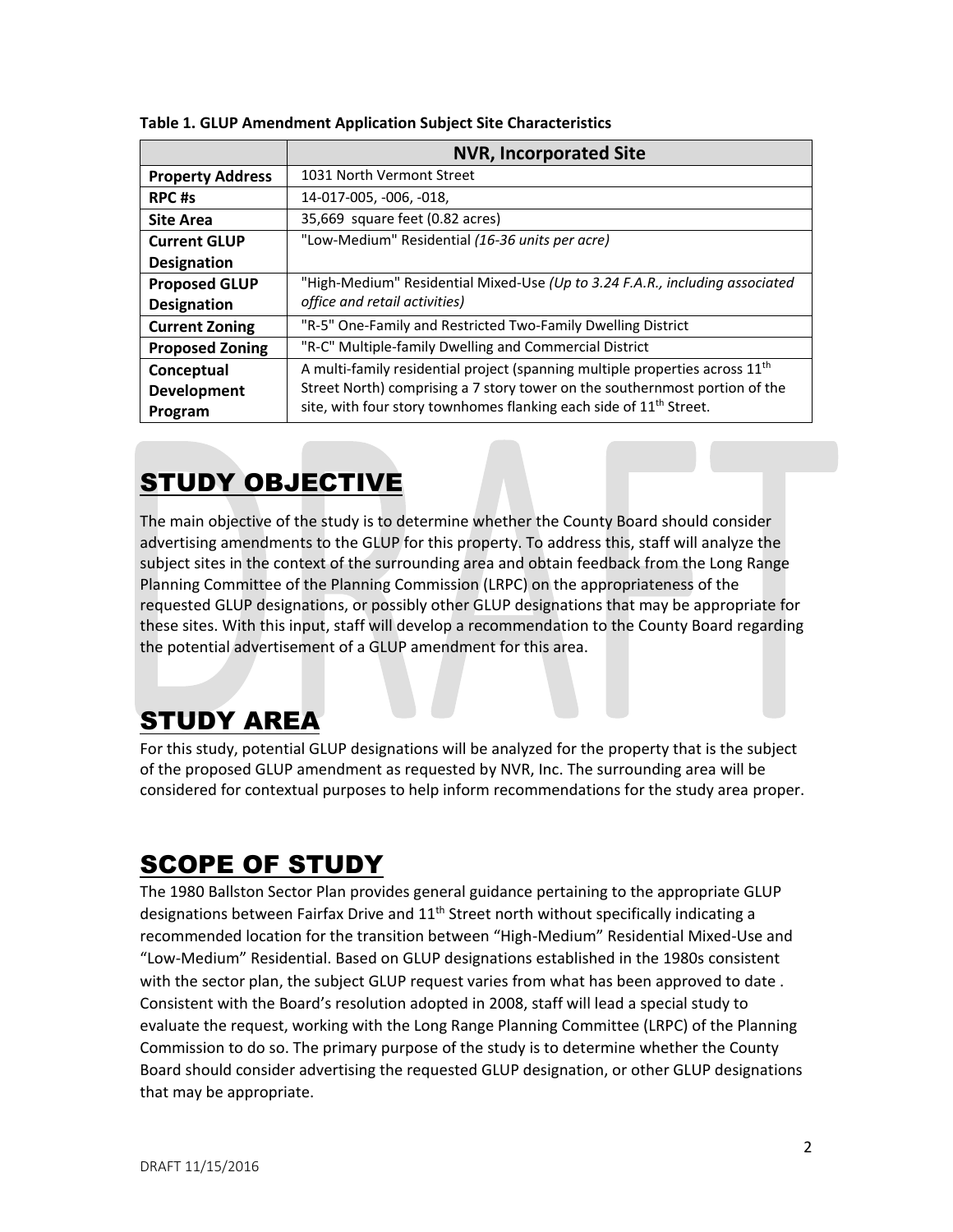The scope of work for this study will address the following, at a minimum:

- History of GLUP and Zoning designations for the study area and its surroundings;
- **Existing GLUP and Zoning designations for the study area and its surroundings;**
- Existing environmental and topographical features, land uses, densities, building heights for study site and its surroundings;
- Recommendations of established County plans and policies, as applicable;
- Allowable uses, densities, building heights, etc. for requested GLUP designation and other GLUP designations to be studied;
- 3-D computer modeling of the study site's existing conditions, and various scenarios reflecting requested GLUP designation and other GLUP designations to be studied; and
- Preliminary transportation analysis for the study site and its surroundings.

**Potential 3-D Modeling Scenarios** – In addition to existing conditions, staff will generate 3-D computer modeling for several potential development scenarios for the study site reflecting a range of GLUP designations. The GLUP designations that could be modeled, along with maximum planned densities and building heights, are listed in Table 2 below. Additionally, Table 2 notes the basis or rationale for including each of these GLUP designations in the modeling scenarios. The modeling scenarios could include scenarios with one GLUP designation across the entire study area, as well as scenarios that reflect several different GLUP designations across the study area. The 3-D modeling will generally consider development consistent with GLUP/zoning maximums, provision of appropriate amounts of parking spaces, and development forms that are compatible with surrounding development and reflect sound urban design principles. In some cases, the modeling may achieve planned maximum densities for GLUP designations in building heights lower than the maximums permitted by associated zoning districts.

| rapic 2. GEOT Designation Development Stenarios to be iviouered |                                                    |                                                     |                             |                    |                                                  |                                  |  |
|-----------------------------------------------------------------|----------------------------------------------------|-----------------------------------------------------|-----------------------------|--------------------|--------------------------------------------------|----------------------------------|--|
| <b>GLUP</b><br><b>Designation</b><br><b>Scenario</b>            | <b>Typical</b><br><b>Zoning</b><br><b>District</b> | <b>Density</b><br>(planned maximum per GLUP/Zoning) |                             |                    | <b>Building</b><br><b>Height</b><br>(maximum per | <b>Basis for</b><br><b>Study</b> |  |
|                                                                 |                                                    |                                                     |                             |                    | Zoning)                                          |                                  |  |
|                                                                 |                                                    | <b>Office</b>                                       | Res.                        | Hotel              |                                                  |                                  |  |
| "Low-                                                           | RA8-18                                             |                                                     | 36 u/ac                     | ---                | 40 feet                                          | <b>Existing GLUP</b>             |  |
| Medium"                                                         |                                                    |                                                     |                             |                    |                                                  | designation                      |  |
| Residential                                                     |                                                    |                                                     |                             |                    |                                                  |                                  |  |
| "High-                                                          | $R-C$                                              | Up to 39% of                                        | Up to 3.24 FAR              | Up to 39%          | 95 feet                                          | Requested                        |  |
| Medium"                                                         |                                                    | total project                                       | (if other uses              | of total           |                                                  | <b>GLUP</b>                      |  |
| Residential                                                     |                                                    | density                                             | included, total             | project            |                                                  | designation                      |  |
| Mixed-Use                                                       |                                                    |                                                     | project limited to<br>3.24) | density            |                                                  |                                  |  |
| "Medium"                                                        | $C-O-2.5$                                          | 2.5 FAR                                             | 115 u/ac                    | $180 \text{ u/ac}$ | 12 stories (office)                              | Adjacent GLUP                    |  |
| Office-                                                         |                                                    |                                                     |                             |                    | 16 stories                                       | designation                      |  |
| Apartment-                                                      |                                                    |                                                     |                             |                    | (res./hotel)                                     |                                  |  |
| Hotel                                                           |                                                    |                                                     |                             |                    |                                                  |                                  |  |

**Table 2. GLUP Designation Development Scenarios to be Modeled** 

*NOTE: Modeling of form and massing studies may include base scenarios, in addition to scenarios that reflect a certain level of bonus density that might be achieved with the project.*